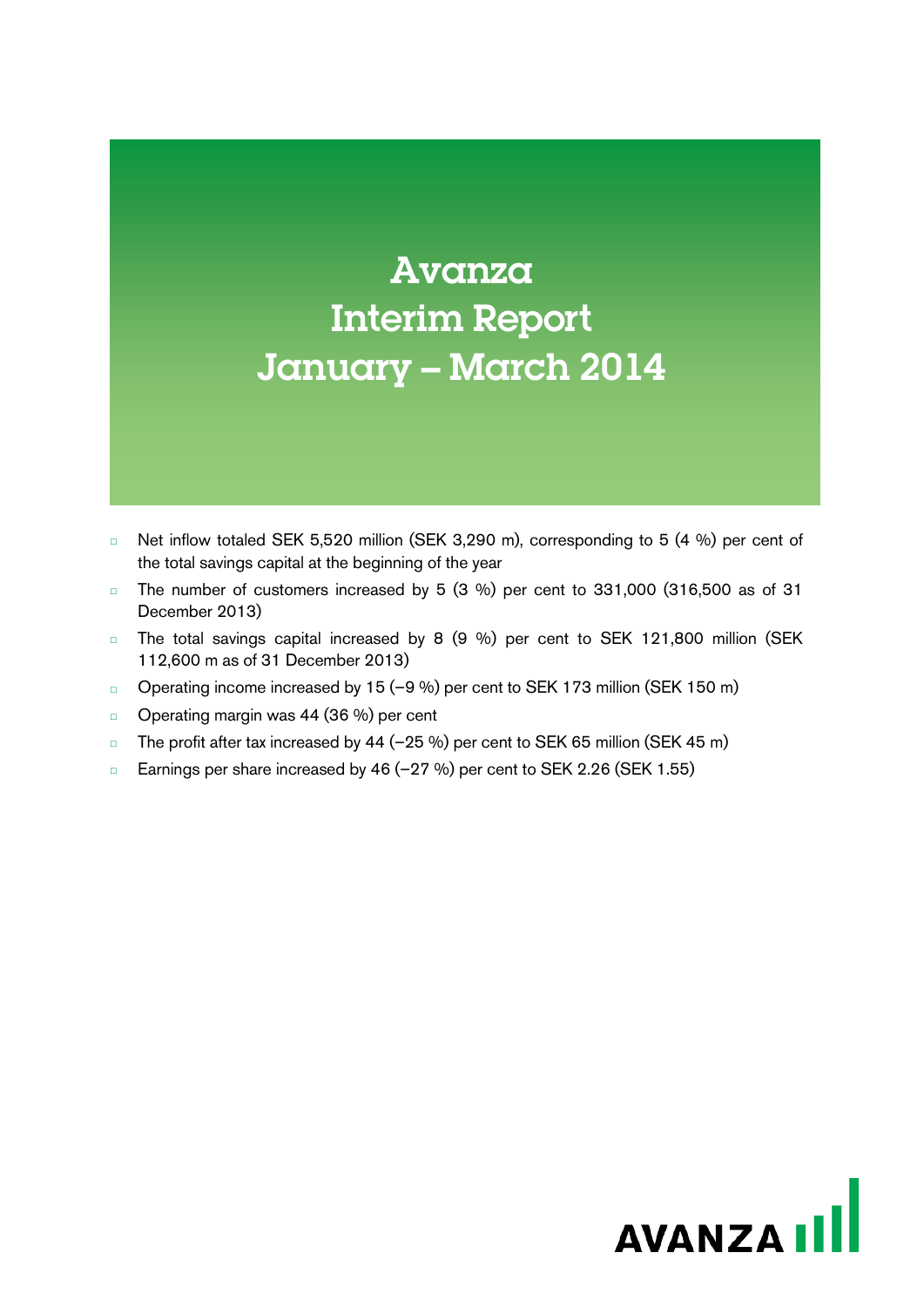# This is Avanza

- □ Sweden's leading internet bank for savings and investments, with Sweden's most satisfied savings customers four years in a row\*
- □ Largest on the Stockholm Stock Exchange\*\*
- □ Low risk profile; no trading on its own behalf, selffinanced via equity and customer deposits
- □ Avanza falls under the supervision of the Swedish Financial Supervisory Authority and is covered by the state-provided deposit insurance guarantee
- □ Best internet broker in Sweden\*\*
- □ Primary focused on private savers in Sweden
- □ No fixed account charges, yearly fees or depositing fees
- □ Brokerage fees from SEK 7
- □ The widest range of savings products and pension solutions on the market
- □ Trading in over 1,200 funds in 130 fund companies
- □ Trading on all the Nordic stock exchanges, as well as those of the United States and Canada via the internet and on other exchanges via telephone
- □ Tools, analyses, news and software to support you in all of your decisions
- □ Topical news and impartial advice from the independent online magazine Placera and the weekly financial magazine Börsveckan
- □ Selection of products:
	- Avanza Zero Sweden's first free-of-charge fund
	- Super Loan  $-$  the lowest interest rates on the market, with the customers' securities as collateral.
	- Super Mortgage the lowest mortgage interest rates on the Swedish market, linked to the repo rate and with unique flexibility
	- Sparkonto+  $-$  better interest rates and up to five times the state-provided deposit insurance guarantee
- □ Up to 50 per cent more pension\*\*\*\*



## Quarterly Summary

|                                                 | Q1      | Q4      | Q3      | Q2      | Q1      | Q4      | Q3      | Q <sub>2</sub> |
|-------------------------------------------------|---------|---------|---------|---------|---------|---------|---------|----------------|
| Avanza                                          | 2014    | 2013    | 2013    | 2013    | 2013    | 2012    | 2012    | 2012           |
| Operating income, SEK m                         | 173     | 162     | 148     | 137     | 150     | 131     | 125     | 141            |
| Operating profit, SEK m                         | 76      | 64      | 73      | 35      | 54      | 38      | 42      | 48             |
| Operating margin, %                             | 44      | 40      | 49      | 26      | 36      | 29      | 34      | 34             |
| Earnings per share, SEK                         | 2.26    | 1.85    | 2.15    | 1.11    | 1.55    | 1.04    | 1.11    | 1.34           |
| Return on shareholders' equity, %               | 8       |         | 9       | 4       | 5       | 4       | 4       | 5              |
|                                                 |         |         |         |         |         |         |         |                |
| Net inflow. SEK m                               | 5.520   | 2.490   | 2.260   | 2.860   | 3,290   | 1.420   | 970     | 1.080          |
| Savings capital at the end of the period, SEK m | 121.800 | 112.600 | 105.000 | 94.600  | 93.400  | 85,800  | 82.200  | 78.700         |
| No. customers at the end of the period          | 331.000 | 316,500 | 306,900 | 298,300 | 292.200 | 283.300 | 278.900 | 274,740        |
| No. accounts at the end of the period           | 573,600 | 544.900 | 524.000 | 507.200 | 492.200 | 471,600 | 458,800 | 447,900        |

Source: Swedish Quality Index (SKI)

\*\* Measured as number of transaction on NASDAQ OMX Stockholm incl First North, January–December 2013

Source: Aktiespararen magazine, February 2013

We can show that a 30-year-old can get 50 per cent pension with us compared to the largest pension company in Sweden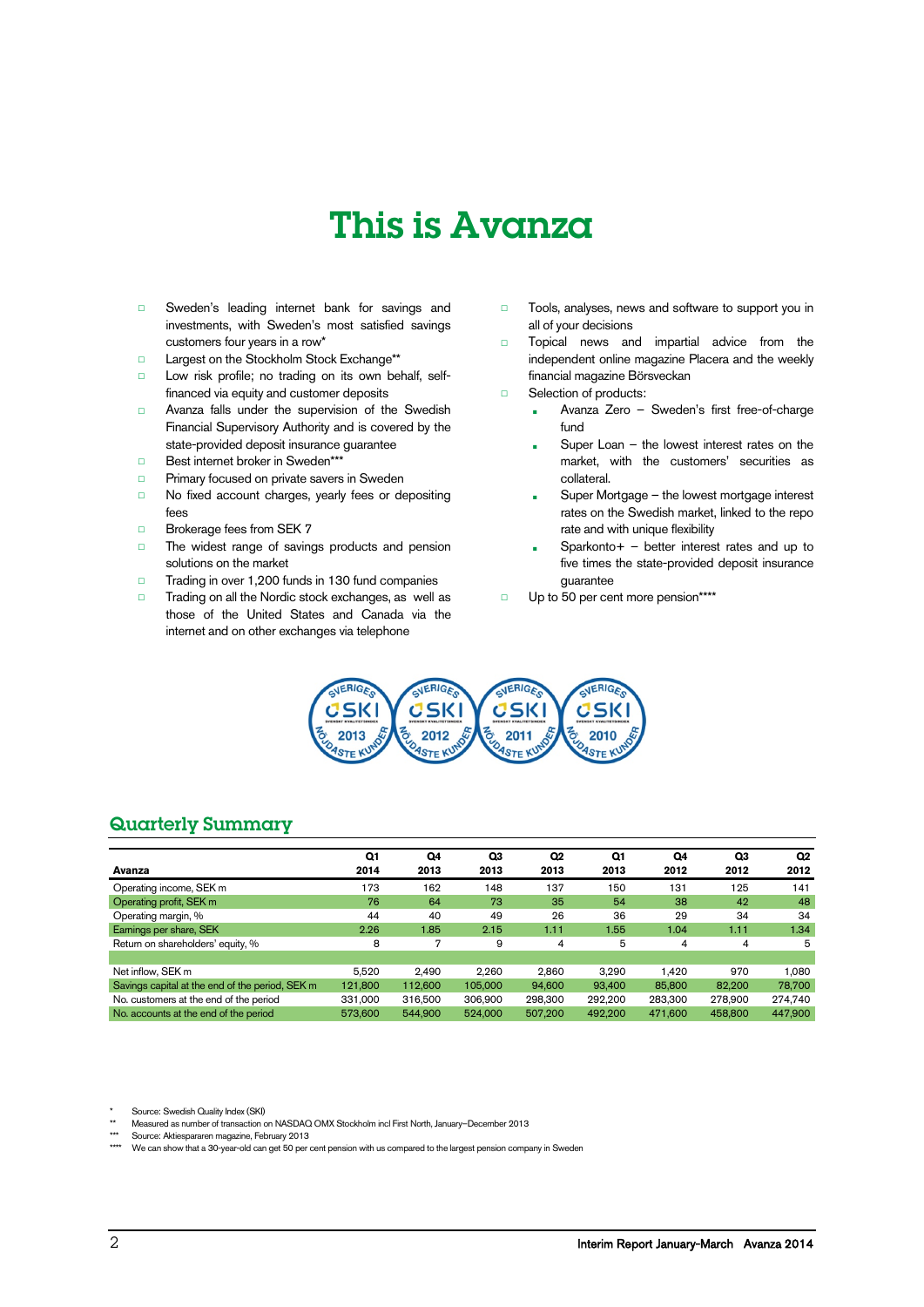## Comments from the CEO

"In March, our main event, Avanza Forum, was held for the ninth year in a row. The increased interest in savings and investments was noticeable in our visitor numbers, and we welcomed 5,000 visiting customers in the Ericsson Globe, a 40 percent increase compared with last year. We also continue to improve our offering. During the quarter, we lowered the fees for trading on the U.S. stock markets in response to the increased interest in American shares on behalf of our customers and are now able to offer customers trading at less than a tenth of the fees of some of the major banks.

#### **Record-high customer inflow from the large banks**

Historically speaking, the first quarter usually opens up on a positive note. Many people review their savings situation facing the New Year. This usually leads to increased activity and this year more than ever. We believe that the launch of our new mortgage product, our new banking web site and an increased market presence since the end of last year, have all created an increased interest in our offering. Meanwhile, the economic climate has been favourable with a long period of positive stock market development, in combination with low returns in the interest rate market. Despite a certain degree of slowdown towards the end of the quarter in conjunction with the instability in Ukraine and Russia, we can look back at the best quarter in the history of Avanza in terms of growth in new customers and net inflow. The net inflow of SEK 5.5 billion during the first quarter implied an increase of 68 percent and the inflow of new customers totalling 14,500 represented a 63 percent increase compared with the same period last year. The growth has continued during the first two weeks of April with close to SEK 1 billion in net inflow and strong customer inflow. Consequently, we have good hopes in our ability to exceed this year's longterm growth targets: an increase of 20,000–30,000 new customers and securing at least 5 percent of the total net inflow to the Swedish savings market.

#### **Avanza Zero exceeds SEK 10 billion in assets under management**

The strong inflow into mutual funds continues. Our most popular fund, Avanza Zero, the fund with zero fees, has now passed the 200,000 savers mark, as well as surpassing SEK 10 billion of assets under management. Meanwhile during the latter part of the quarter, we could see that many customers now selling and taking home their gains on Swedish index funds and biotech funds in favour of fixed-income funds while waiting for signals as to where the market is headed.

#### **Expansion within the sale of Occupational Pension and Private Banking**

In the middle of January, we opened up the doors to our new office in Gothenburg as an important step in our ambition to further our position within the Occupational Pensions sector and within Private Banking. Simultaneously, we extended our sales force within Occupational Pensions in Stockholm and have thereby doubled our selling power compared with last year. With a geographically expanded presence in western Sweden, we look forward to being able to maintain our strong growth rate within Occupational Pensions and Private Banking."

Stockholm, 15 April 2014

Martin Tivéus, CEO Avanza

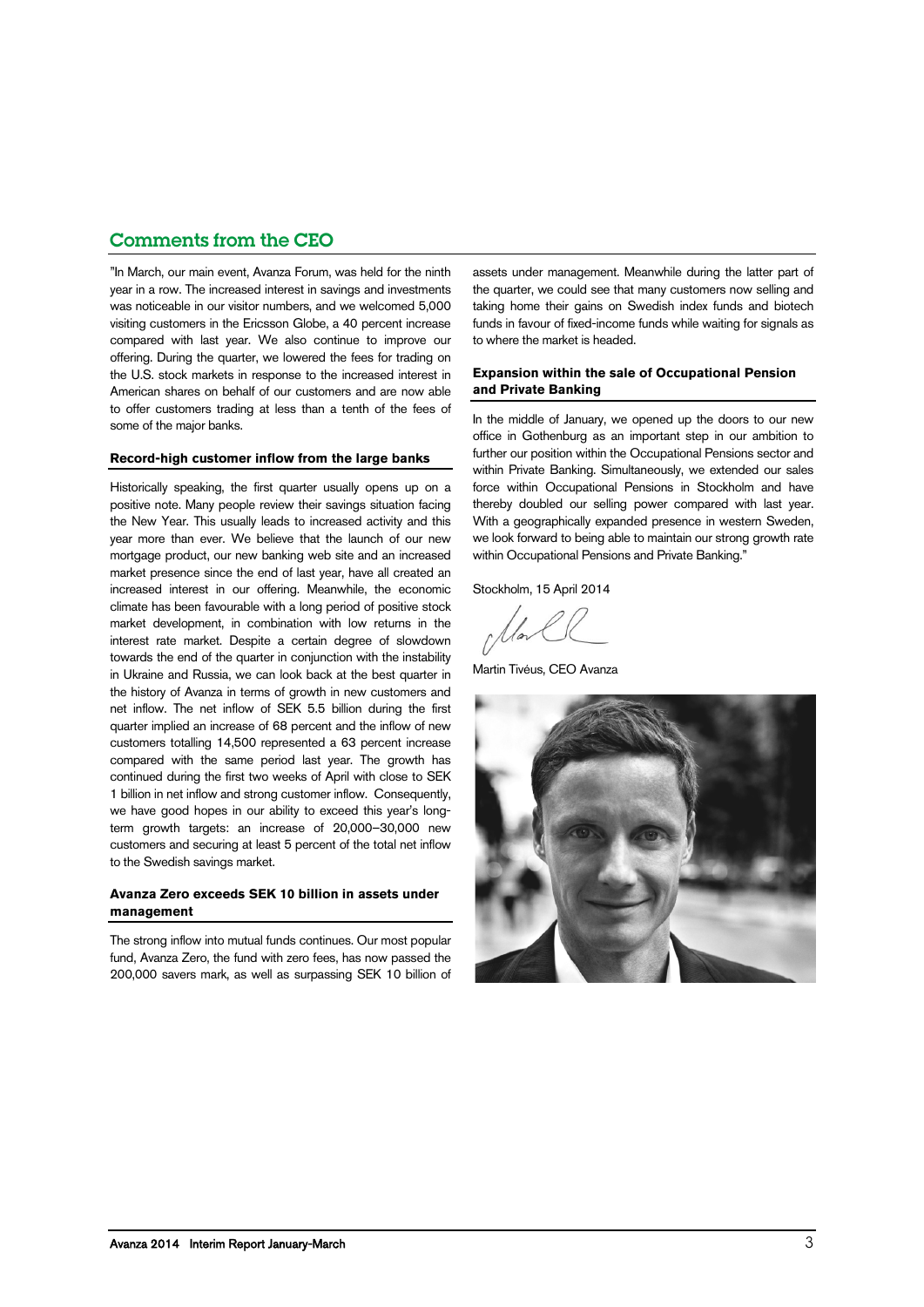## **Operations**

#### **Market and sales**

The first quarter was yet another positive quarter for the stock market. The yield on the Stockholm stock exchange was five percent higher and the turnover 15 percent higher compared with corresponding period last year.

The trend of customers choosing mutual funds for their savings continued during the quarter. At the end of the period, 26 percent of the Avanza customers' capital was invested in mutual funds which is more than 2 percentage points higher than one year ago. During the first part of the quarter, the focus was mainly on equity funds but towards the end of the quarter, the interest in fixed-income funds with a lower risk increased.

The investment savings account (ISK) maintained its popularity during the first quarter. Nearly half of the net inflow to Avanza went to ISK and the number of accounts increased by 28 percent.

The net inflow to Occupational Pensions continued to be strong during the first quarter with respect to capital, as well as new accounts. The inflow of capital amounted to SEK 460 million which was 35 percent higher than in the first quarter 2013. Avanza Pension has a little more than 1 percent of the total premium inflow into the Occupational Pensions market and is steadily increasing that share. During the first quarter, more

than 500 companies chose Avanza as their supplier of Occupational Pensions.

In the end of March, Avanza Forum, Sweden's largest event regarding private investment and savings, was held for the ninth year in a row. This year's Forum broke the record with 5,000 visitors in the Ericsson Globe in Stockholm and 30,000 people viewed the webcast.

During the last quarter of 2013, Avanza Pension decided to double its sales organisation focused on the Occupational Pensions market and to establish an office in Gothenburg. This was completed during January 2014. The initiative is expected to result in increased costs of three percent compared with the Group's total cost level for 2013.

Towards the end of March, Avanza lowered its brokerage fees on trading in U.S. stocks. The interest in U.S. stocks among Avanza's customers increased by 50 percent during last year and, due to the decreased brokerage fees, Avanza now offers the lowest prices for these stocks in all of Sweden.

As of 31 December 2013, Avanza held 2.2 (1.8) percent of the total savings market in Sweden. During 2013, Avanza's share of the total net inflow to the Swedish savings market amounted to 5.7 (2.9) percent.

|                                                        | 2014    | 2013    | Change         | 2013-2014 | 2013    | Change         |
|--------------------------------------------------------|---------|---------|----------------|-----------|---------|----------------|
| <b>Activity</b>                                        | Jan-Mar | Jan-Mar | %              | Apr-Mar   | Jan-Dec | %              |
|                                                        |         |         |                |           |         |                |
| Net inflow, equity & investment fund accounts, SEK m   | 3,510   | 1,870   | 88             | 9,120     | 7,510   | 21             |
| of which, investment savings accounts, SEK m           | 2,550   | 1,800   | 42             | 6,270     | 5,520   | 14             |
| Net inflow, savings accounts, SEK m                    | 250     | 240     | $\overline{4}$ | 480       | 460     | $\overline{4}$ |
| of which, external deposit accounts, SEK m             | 350     | 340     | 3              | 530       | 520     | $\overline{2}$ |
| Net inflow, pension- & insurance-based accounts, SEK m | 1,760   | 1,180   | 49             | 3,500     | 2,930   | 19             |
| of which, endowment insurance, SEK m                   | 1,260   | 830     | 52             | 1,830     | 1,400   | 31             |
| of which, occupational pensions, SEK m                 | 460     | 340     | 35             | 1,440     | 1,330   | 8              |
| Net inflow, SEK m                                      | 5,520   | 3,290   | 68             | 13,100    | 10,900  | 20             |
|                                                        |         |         |                |           |         |                |
| Net inflow/Savings capital, %                          | 20      | 15      | 5              | 14        | 13      | $\mathbf{1}$   |
|                                                        |         |         |                |           |         |                |
| No. commission notes per customer & month              | 2.4     | 2.2     | 9              | 2.1       | 2.1     | $\Omega$       |
| No. transactions per commission note                   | 1.6     | 1.7     | $-6$           | 1.6       | 1.7     | $-6$           |
| Brokerage per commission note, SEK                     | 70      | 72      | $-3$           | 71        | 71      | $\Omega$       |
|                                                        |         |         |                |           |         |                |
| <b>Market shares</b>                                   |         |         |                |           |         |                |
| NASDAQ OMX Stockholm and First North                   |         |         |                |           |         |                |
| No. transactions, %                                    | 7.5     | 7.4     | 0.1            | 7.3       | 7.3     | 0.0            |
| Turnover, %                                            | 4.1     | 4.1     | 0.0            | 4.1       | 4.1     | 0.0            |

*For definitions see page [15.](#page-14-0)*

During the first quarter, the net inflow amounted to SEK 5.5 billion, which is 68 percent higher compared with the corresponding period last year and is the highest inflow in the history of Avanza. A majority of the inflow continued to go into investment savings accounts but endowment insurance also continues to see large inflows.

During the first quarter, the customers' trading activity increased and the number of deals per customer and month was 9 percent higher compared with the corresponding period last year. Avanza's share of the number of trades on the Stockholm stock exchange increased slightly and totalled 7.5 (7.4) percent. Brokerage per commission note was 3 (–6) percent lower than corresponding period last year.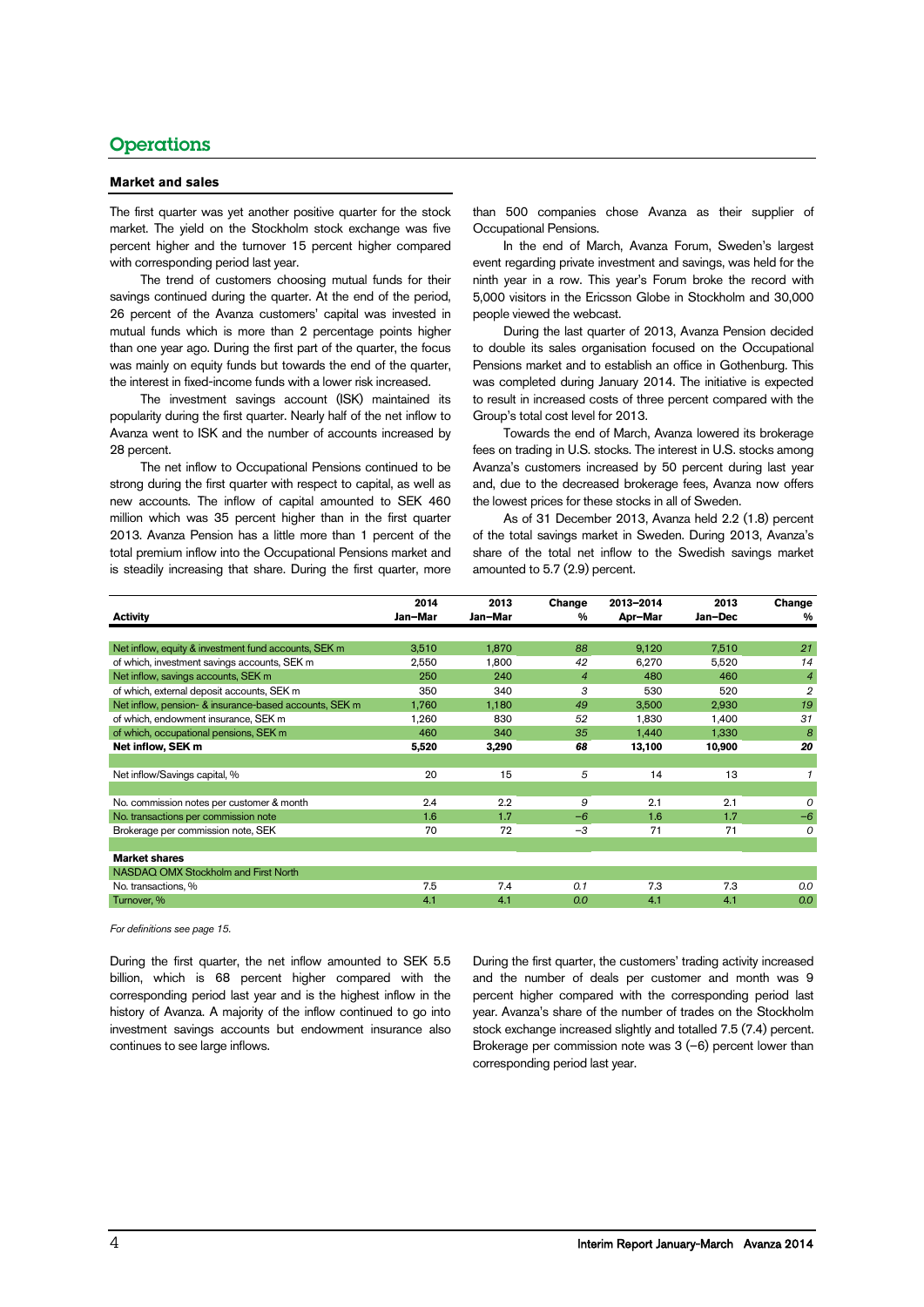|                                                             |            |            | Change       |            | Change |
|-------------------------------------------------------------|------------|------------|--------------|------------|--------|
| <b>Savings Capital</b>                                      | 31-03-2014 | 31-12-2013 | $\%$         | 31-03-2013 | %      |
|                                                             |            |            |              |            |        |
| Savings capital, equity & investment fund accounts, SEK m   | 67,110     | 61.680     | $\mathbf{9}$ | 49.560     | 35     |
| of which, investment savings accounts, SEK m                | 15,100     | 11,700     | 29           | 6,120      | 147    |
| Savings capital, savings accounts, SEK m                    | 5.790      | 5.520      | 5            | 5.240      | 10     |
| of which, external deposit accounts, SEK m                  | 5,060      | 4.690      | 8            | 4.470      | 13     |
| Savings capital, pension- & insurance-based accounts, SEK m | 48.900     | 45.400     | 8            | 38.600     | 27     |
| of which, endowment insurance, SEK m                        | 36,900     | 34,200     | 8            | 29,600     | 25     |
| of which, occupational pensions, SEK m                      | 5,710      | 5,150      | 11           | 3,740      | 53     |
| Savings capital, SEK m                                      | 121,800    | 112,600    | 8            | 93,400     | 30     |
|                                                             |            |            |              |            |        |
| Equities, bonds, derivatives, etc. SEK m                    | 76.480     | 70.390     | 9            | 59.770     | 28     |
| Investment funds, SEK m                                     | 31,300     | 27,900     | 12           | 21,700     | 44     |
| Deposits, SEK m                                             | 18,100     | 17.600     | 3            | 15.000     | 21     |
| of which, external deposits, SEK m                          | 5.060      | 4.690      | 8            | 4.470      | 13     |
| Lending, SEK m                                              | $-4,080$   | $-3,290$   | 24           | $-3,070$   | 33     |
| of which, mortgage loans, SEK m                             | $-760$     | $-90$      | 744          |            |        |
| Savings capital, SEK m                                      | 121,800    | 112,600    | 8            | 93,400     | 30     |
|                                                             |            |            |              |            |        |
| Deposits/Lending, %                                         | 444        | 535        | $-91$        | 489        | $-45$  |
| Net deposits/Savings capital, %                             | 12         | 13         | $-1$         | 13         | $-1$   |
|                                                             |            |            |              |            |        |
| Bas & Premium, SEK m                                        | 66,930     | 61,900     | 8            | 52,110     | 28     |
| Mini, SEK m                                                 | 1.830      | 1.780      | 3            | 1.590      | 15     |
| Private Banking, SEK m                                      | 50,000     | 46,100     | 8            | 37,200     | 34     |
| Pro. SEK m                                                  | 3.040      | 2.820      | 8            | 2,500      | 22     |
| Savings capital, SEK m                                      | 121,800    | 112,600    | 8            | 93,400     | 30     |
|                                                             |            |            |              |            |        |
| Return, average account since Jan 1 st, %                   | 3          | 17         | $-14$        | 5          | $-2$   |
| SIX Return Index since Jan 1 st. %                          | 5          | 28         | $-23$        | 10         | $-5$   |

*For definitions see page [15.](#page-14-0)*

Savings capital grew strongly during the first quarter of 2014, mainly driven by the strong increase in customers and net inflow, in combination with the positive stock market development. At the end of the period, the customers' savings capital in Avanza totalled SEK 122 billion, an increase of 8 percent compared with year-end.

|                                           |            |            | <b>Change</b> |            | <b>Change</b> |
|-------------------------------------------|------------|------------|---------------|------------|---------------|
| <b>Customers and Accounts</b>             | 31-03-2014 | 31-12-2013 | %             | 31-03-2013 | %             |
|                                           |            |            |               |            |               |
| No. customers                             | 331,000    | 316,500    | Б             | 292,200    | 13            |
| No. accounts per customer                 | 1.73       | 1.72       |               | 1.68       | 3             |
|                                           |            |            |               |            |               |
| No. equity & investment fund accounts     | 295,800    | 277,600    | 7             | 250,200    | 18            |
| of which, no. investment savings accounts | 47,000     | 36,600     | 28            | 20,700     | 127           |
| No. savings accounts                      | 80,100     | 76.900     | 4             | 67,200     | 19            |
| of which, no. external deposit accounts   | 50,100     | 47.200     | 6             | 38,800     | 29            |
| No. pension- & insurance-based accounts   | 197,700    | 190,400    | 4             | 174,800    | 13            |
| of which, no. endowment insurance         | 103.900    | 100.800    | 3             | 95,700     | 9             |
| of which, no. occupational pensions       | 50,500     | 47.600     | 6             | 40,700     | 24            |
| No. accounts                              | 573,600    | 544.900    | 5             | 492.200    | 17            |
|                                           |            |            |               |            |               |
| Bas & Premium, no. accounts               | 525,370    | 499,090    | 5             | 450,630    | 17            |
| Mini, no. accounts                        | 21.400     | 21,200     |               | 20,700     | 3             |
| Private Banking, no. accounts             | 22,300     | 20.900     | 7             | 18,100     | 23            |
| Pro, no. accounts                         | 4,530      | 3,710      | 22            | 2,770      | 64            |
| No. accounts                              | 573,600    | 544.900    | 5             | 492.200    | 17            |

*For definitions see page [15.](#page-14-0)*

The customer growth in the first quarter was the strongest in the history of Avanza. The total number of customers increased by 14,500 (8,900) and, at the end of the quarter, amounted to 331,000. The total number of accounts increased by 28,700.

The number of accounts per customer is a good measurement of the saver's engagement in Avanza and, thereby,

also a measure of the share of the customers' savings. The number of accounts per customer has also increased during the year and is now 1.73 (1.68).

During the quarter, the number of new Occupational Pension accounts totalled 2,900 (2,300) which corresponds to 10 (11) percent of the total number of new accounts.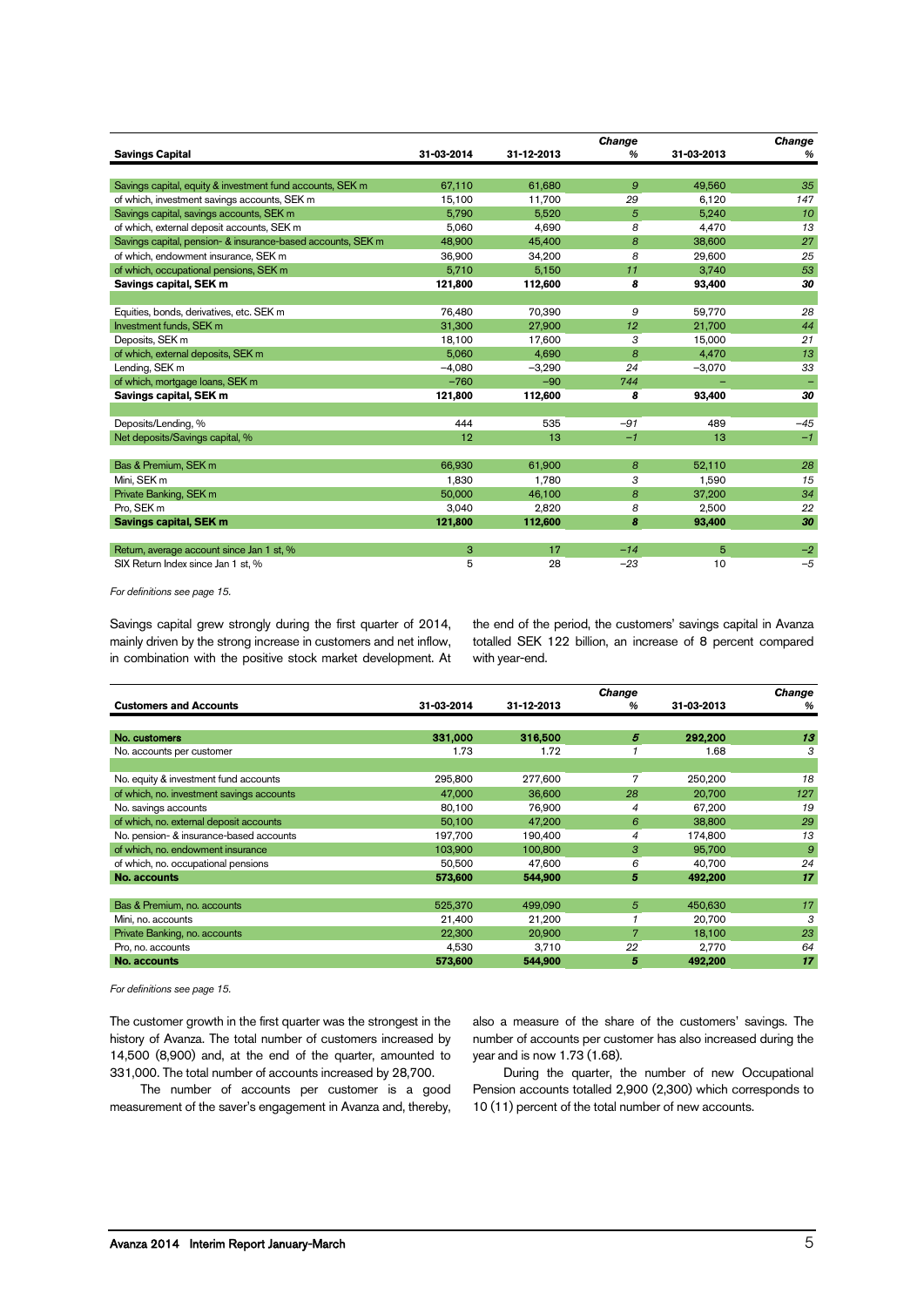#### **Development**

During the first quarter, the development work was focused on the refinement and sophistication of Avanza's new website which was launched in 2013. A number of measures aimed at increasing efficiency and increased stability were taken. For

example, increased efficiency in the administration of client companies within Occupational Pension. A large number of smaller functions were introduced, mainly based on customer feedback.

### Financial overview

|                                                    | 2014<br>Jan-Mar | 2013<br>Jan-Mar | Change<br>%              | 2013-2014<br>Apr-Mar | 2013<br>Jan-Dec | Change<br>%      |
|----------------------------------------------------|-----------------|-----------------|--------------------------|----------------------|-----------------|------------------|
| Income Statement, SEK m                            |                 |                 |                          |                      |                 |                  |
|                                                    |                 |                 |                          |                      |                 |                  |
| Brokerage income                                   | 78              | 64              | 22                       | 258                  | 245             | 5                |
| <b>Fund commissions</b>                            | 24              | 19              | 26                       | 88                   | 82              | $\overline{7}$   |
| Net interest items                                 | 52              | 50              | $\overline{4}$           | 208                  | 205             | $\mathcal I$     |
| Other income, net                                  | 19              | 17              | 12                       | 66                   | 65              | $\overline{2}$   |
| <b>Operating income</b>                            | 173             | 150             | 15                       | 620                  | 597             | 4                |
|                                                    |                 |                 |                          |                      |                 |                  |
| Personnel                                          | $-58$           | $-52$           | 12                       | $-216$               | $-210$          | 3                |
| Marketing                                          | $-5$            | $-6$            | $-17$                    | $-22$                | $-23$           | $-4$             |
| Depreciation                                       | $-2$            | $-3$            | $-33$                    | $-9$                 | $-10$           | $-10$            |
| Other expenses                                     | $-32$           | $-35$           | $-9$                     | $-124$               | $-127$          | $-2$             |
| Operating expenses before credit losses            | $-97$           | $-96$           | $\mathbf{1}$             | $-371$               | $-370$          | 0                |
| <b>Profit before credit losses</b>                 | 76              | 54              | 41                       | 249                  | 227             | 10               |
|                                                    |                 |                 |                          |                      |                 |                  |
| Credit losses, net                                 | $\mathbf 0$     | $\Omega$        | $\overline{\phantom{0}}$ | $-1$                 | $-1$            | $\mathcal{O}$    |
| <b>Operating profit</b>                            | 76              | 54              | 41                       | 248                  | 226             | 10               |
| Operating margin, %                                | 44              | 36              | 8                        | 40                   | 38              | $\overline{2}$   |
| Profit margin, %                                   | 38              | 30              | 8                        | 34                   | 32              | $\overline{2}$   |
| Cost/income ratio, %                               | 56              | 64              | $-8$                     | 60                   | 62              | $-2$             |
| Earnings per share, SEK                            | 2,26            | 1,55            | 46                       | 7,38                 | 6,67            | 11               |
| Earnings per share after dilution, SEK             | 2.24            | 1.55            | 45                       | 7,37                 | 6.67            | 10 <sub>10</sub> |
| Return on shareholders' equity, %                  | 8               | 5               | 3                        | 27                   | 25              | $\overline{2}$   |
|                                                    |                 |                 |                          |                      |                 |                  |
| Investments, SEK m                                 | $\overline{2}$  | $\mathbf{1}$    | 100                      | 5                    | 4               | 25               |
|                                                    |                 |                 |                          |                      |                 |                  |
| Brokerage income/Operating income, %               | 45              | 43              | $\overline{2}$           | 42                   | 41              | $\mathcal{I}$    |
| Non-brokerage income/Operating income, %           | 55              | 57              | $-2$                     | 58                   | 59              | $-1$             |
| of which, Fund commissions/Operating income, %     | 14              | 13              | $\mathbf{1}$             | 14                   | 14              | $\overline{O}$   |
| of which, Net interest items/Operating income, %   | 30              | 33              | $-3$                     | 33                   | 34              | $-1$             |
| of which, Other income/Operating income, %         | 11              | 11              | 0                        | 11                   | 11              | 0                |
| Non-brokerage income/Operating expenses, %         | 98              | 90              | 8                        | 98                   | 95              | 3                |
| of which, Net interest items/Operating expenses, % | 54              | 52              | $\overline{2}$           | 56                   | 55              | $\mathbf{1}$     |
| Operating income/Savings capital, %                | 0,15            | 0,17            | $-0.02$                  | 0,59                 | 0,61            | $-0.02$          |
| of which. Net interest items/Savings capital, %    | 0,04            | 0,06            | $-0,02$                  | 0,20                 | 0,21            | $-0,01$          |
|                                                    |                 |                 |                          |                      |                 |                  |
| Average no. employees                              | 273             | 269             | $\mathbf{1}$             | 271                  | 269             | $\mathcal I$     |
| No. trading days                                   | 62,0            | 61,5            | $\mathbf{1}$             | 248,5                | 248,0           | $\boldsymbol{0}$ |
| Web service operational availability, %            | 99,7            | 99,9            | $-0,2$                   | 99,8                 | 99,9            | 0,1              |

|                                     |            |            | Change |            | <b>Change</b>  |
|-------------------------------------|------------|------------|--------|------------|----------------|
|                                     | 31-03-2014 | 31-12-2013 | %      | 31-03-2013 | %              |
| Shareholders' equity per share, SEK | 29.75      | 27.49      |        | 30.23      | $-2$           |
| Capital base/Capital requirement    | 1.69       | 1.96       | $-14$  | 2.28       | $-26$          |
| No. employees                       | 282        | 264        |        | 276        | $\overline{2}$ |
| Market value, SEK                   | 248.50     | 209.00     | 19     | 175.00     | 42             |
| Market capitalisation, SEK m        | 7.175      | 6.030      | 19     | 5.050      | 42             |

*For definitions see page [15.](#page-14-0)*

*Avanza Bank also publishes an Excel document containing financial history. The information is presented in English and can be viewed at avanza.se/keydata.*

During the first quarter of 2014, operational revenues increased by 15 (–9) percent compared with the corresponding period last year. Revenues from brokerage fees increased as a result of the larger customer base and the increased trading activity,

something which was counteracted by a somewhat lower level of brokerage fees per transaction. The mutual fund commissions increased, mainly due to an increased interest in investing in funds and thereby an increase in fund capital. Net interest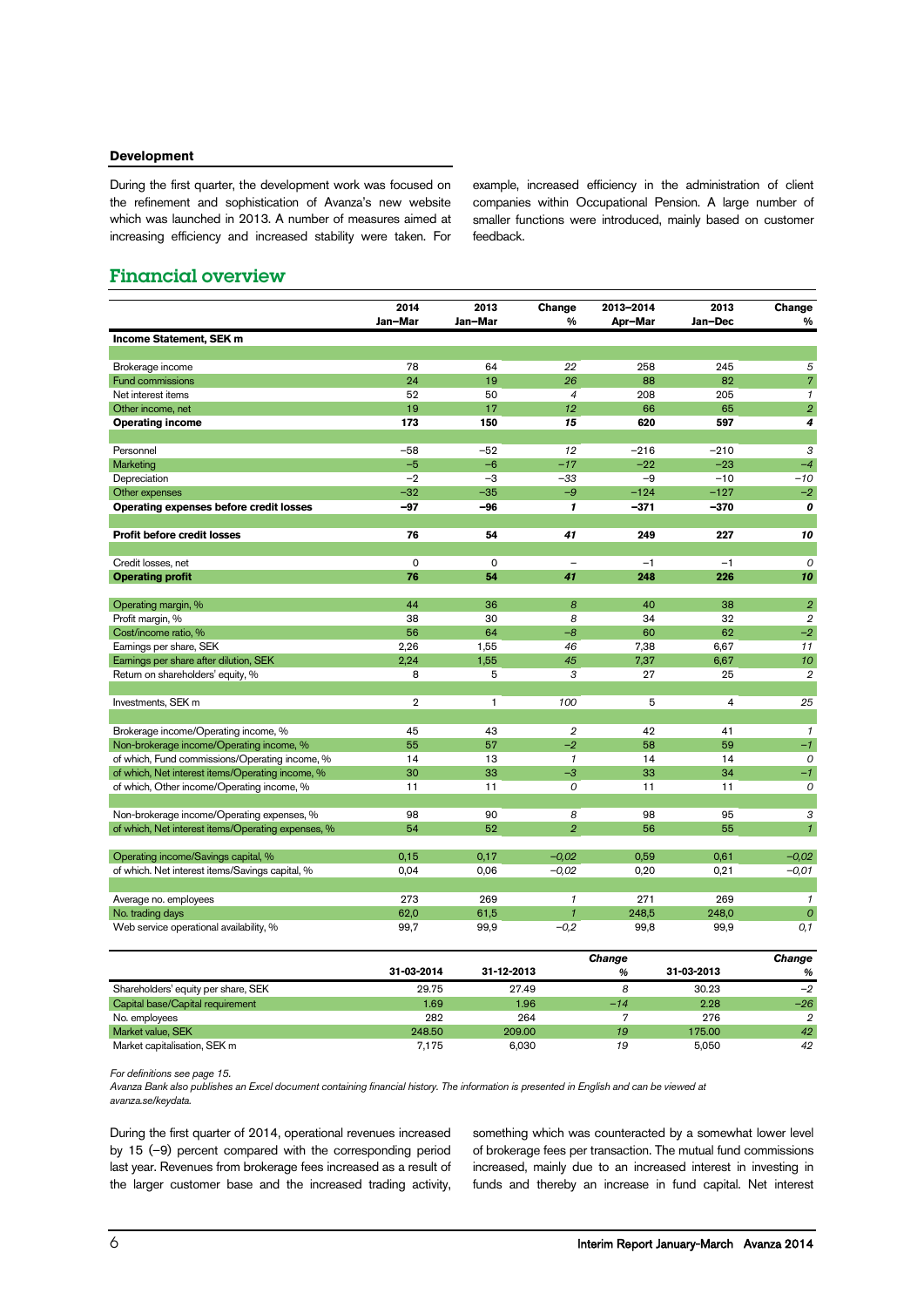increased slightly compared with last year, mainly due to increased lending, partly as a consequence of the introduction of mortgage loans. The base lending interest rate set by the Swedish Central Bank was, on average, 0.25 percentage points lower than in the first quarter of 2013, which negatively impacted net interest.

During the quarter, expenses before credit losses increased by 1 (4) percent compared with last year. Personnel costs increased by 12 percent, partly as a consequence of the

increased investments in Occupational Pensions and the associated sales organisation.

During the first quarter, non-brokerage revenue was equivalent to 98 (90) percent of total costs. Non-brokerage revenues comprised mainly of net interest, mutual funds commission and currency exchange net. The long-term goal is that total non-brokerage revenue shall be in excess of 100 percent of total expenses.

#### **Capital surplus**

|                                                                                              | 31-03-2014 | 31-12-2013 |
|----------------------------------------------------------------------------------------------|------------|------------|
| Shareholders' equity, the Group                                                              | 859        | 794        |
| Intangible fixed assets and deferred tax receivables, SEK m                                  | $-24$      | $-24$      |
| Capital requirement with reference to Avanza Bank's internal capital evaluation (IKU), SEK m | $-330$     | $-318$     |
| Total capital surplus before dividend, SEK m                                                 | 505        | 452        |
|                                                                                              |            |            |
| Capital surplus per share, SEK                                                               | 17.47      | 15.67      |

*Intangible fixed assets and deferred tax receivables are not included in the capital base under the capital adequacy rules and are thus not distributable and should be reduced from the equity. See also Note 4, Page [13.](#page-12-0)*

The capital surplus, i.e. the maximum scope available for dividend payments and buybacks of the company's own shares, totalled SEK 505 million as of 31 March 2014.

#### **Financial position**

All of Avanza's assets have a high level of liquidity. The majority of the assets can, therefore, be transferred within one day. The assets are deemed to be secure. Between 2001 and the first quarter of 2014 total credit losses amounted to SEK 9 million, which is the equivalent, on average, to less than 0.03 percent per year. Avanza does not conduct, and has not previously conducted, trading in securities on its own behalf.

The statutory protection and guarantees (such as the state deposit guarantee) apply to customers in Avanza in the same manner as applying to other Swedish banks and insurance

companies. Additional information on Avanza and security matters can be found on avanza.se.

#### **The Parent Company Avanza Bank Holding AB**

Avanza Bank Holding AB is the Parent Company in the Avanza Group. The operating result for the first quarter was SEK –1 (–1) million. The Parent Company does not report any sales. The Board of Directors has proposed to the Annual General Meeting a dividend of SEK 231 million, equivalent to SEK 8.00 per share, which is the same level as the previous year.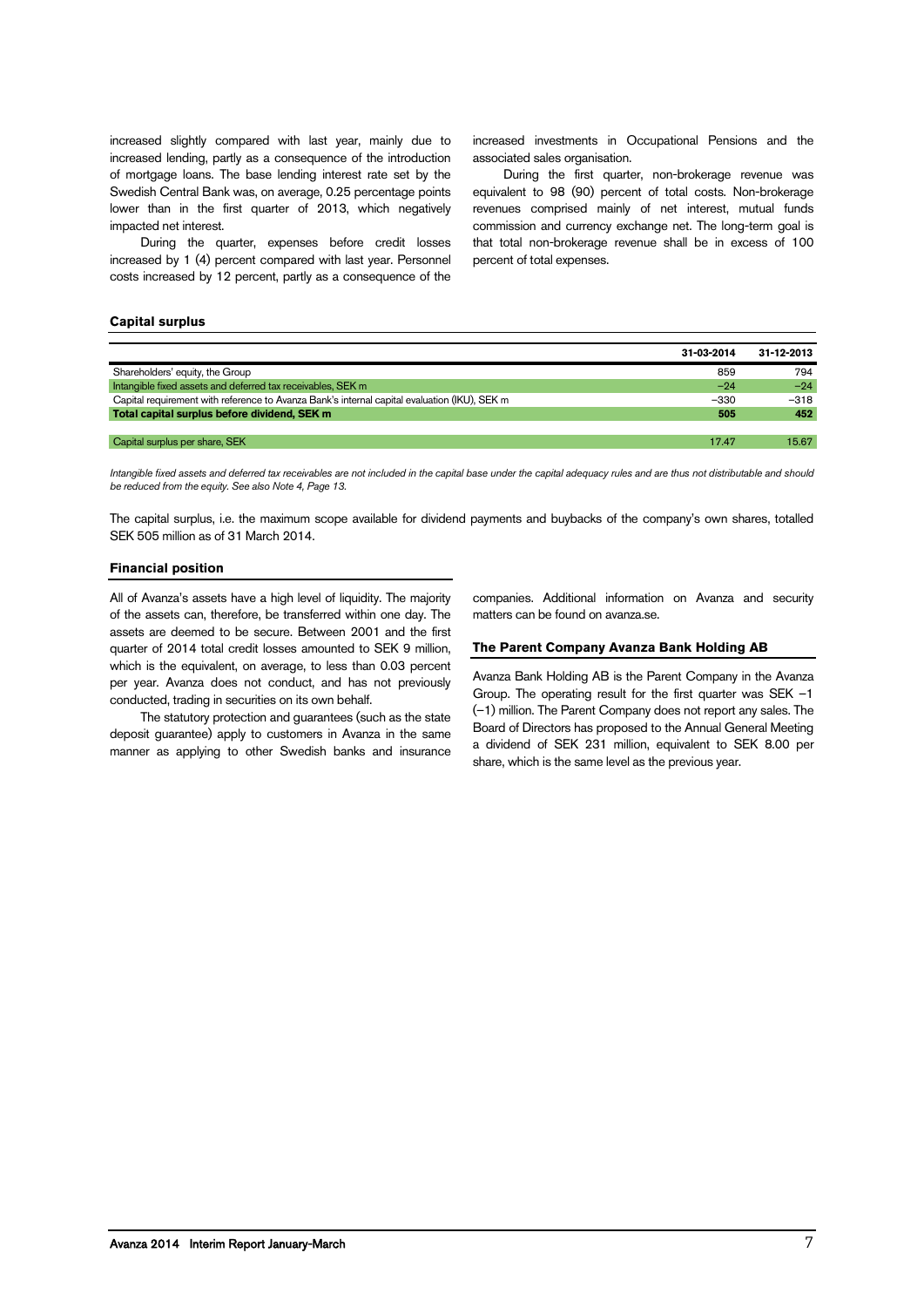# Outlook for the future

Growth possibilities on the Swedish savings market are deemed to be positive. In order to generate long-term value for our shareholders, Avanza's activities are concentrated on those areas we can impact and which drive the underlying growth of the company, in combination with the thorough monitoring of expenses – good scalability in the operations, strong net inflow, good growth in customers and customer satisfaction.

Factors impacting Avanza's possibilities for future growth include:

#### **Growth of the savings market**

We estimate that the Swedish savings market will grow by 6–8 per cent per year in the long-term, which is in line with the growth experienced over the last ten years. Normally, pension and insurance savings account for half of that growth. However, there is a risk that concerns regarding the housing market might spread to the savings market. Worries about falling housing prices, in combination with uncertainty regarding the stock market, may imply that more Swedes will choose to save by paying off their mortgages, which, in the short-term, may have a negative impact on the growth of the Swedish savings market.

Avanza's growth opportunities are not, however, limited to the growth of the Swedish savings market. This is because Avanza currently has a market share of only 2.1 per cent of the Swedish savings market, and is also due to the fact that capital transferred from other savings institutions to Avanza is not included in the net inflow to the Swedish savings market.

#### **Net inflow and growth in value**

An important factor generating long-term growth in savings capital is the net inflow.

Growth in net inflow is achieved through increased savings from existing customers and deposits from new customers. Avanza aims to attract 20,000–30,000 new customers per year, in addition to utilising its advantages in terms of offering the market's widest range of savings products, and its lowest prices, enabling Avanza's total share of customers' savings to increase over time. We estimate that our customers have, today, approximately fifty per cent of their transferrable savings in Avanza. In addition to the net inflow, the value increase also generates growth in customers' savings capital.

Avanza has a goal to annually attract a total of at least 5 per cent of the net inflow in the Swedish savings market.

#### **Relationship between growth in savings capital and growth in operating income**

From a long-term perspective, there is a clear relationship between the growth in savings capital and the growth in operating income, for which reason an underlying growth in savings capital creates the conditions necessary for increased income. Income is primarily generated through brokerage income from trading in securities, net interest income from borrowing and lending activities, from fund commission and in the form of other compensation from suppliers of savings products. The income to savings capital ratio has fallen by 10 per cent per year over the last five years due to price pressure, combined with the effects of the product mix of savings, a lower

short-term interest rate level and fluctuations in trading activity on the stock market. Our assessment is that the income to savings capital ratio, with an unchanged repo rate, will fall from its current level at a lower rate than the historical rate. This assessment is based on our forecast of the continued effects of the product mix of savings capital, as we believe that fund savings and interest rate products will increase in the future, to the detriment of trading in shares, in conjunction with an increase in pension capital. Price pressure due to competition is, however, deemed to be limited.

#### **Outlook for 3-5 years**

The savings behaviour we have observed during the previous two years has mainly been characterized by a lower risk appetite than has historically been the case, as well as by decreasing actual and expected returns. We have also seen a gradual shift in savings in funds towards funds with lower fees, partly as a consequence of an increasing cost consciousness amongst customers. We see no reason to expect any structural change for the foreseeable future even if risk aversion will appear cyclically. We, therefore, do not expect, and do not plan for, a return to the same level of income to savings capital ratio as the industry was used to experiencing a few years ago. However, we believe that an unchanged focus on low fees and innovative products is well suited to such an environment and that Avanza remains well positioned for growth in savings from both new and existing customers. Our assessment is that the price pressure in coming years may continue, to a limited extent, from the current income to savings capital ratio of 60 basis points, if the current low interest rates and stock market activity remain.

To ensure competitiveness and profitability by reducing the cost to savings capital ratio will, therefore, be a challenge for the industry as a whole, not least in light of the upward cost pressure due to statutory and regulatory compliance requirements in the wake of the financial crisis and due to increased accessibility requirements on behalf of customers, through various channels and mobile devices. Avanza is well equipped to meet this future with the significant scalability of its IT systems and IT development and continued efficiency enhancement measures. As a consequence of the recent efforts to modernize the internet bank and underlying IT systems, we anticipate cost increases of 3–5 per cent per year over the next few years, which creates the conditions for increased operating margins given the continued strong growth in savings and customers. This means that we expect that the cost to savings capital ratio over the next 3–5 years may decline to 25–30 basis points as a direct result of continued growth in customers and savings.

The pension and insurance market is almost twice the size of the market for direct savings in shares and funds. Today's transfer rights only cover pensions which have been subscribed to after 2007, and transferable capital today is, thus, limited to only a fraction of the total pension and insurance market, although this fraction will gradually increase with time. In autumn 2012, the review regarding life insurance announced a proposal for enhanced transferability of pension savings. In case of an extended right to transfer pension funds, customers would have the ability to transfer all or part of their savings to Avanza and, thus, receive a larger pension on retirement, as we offer the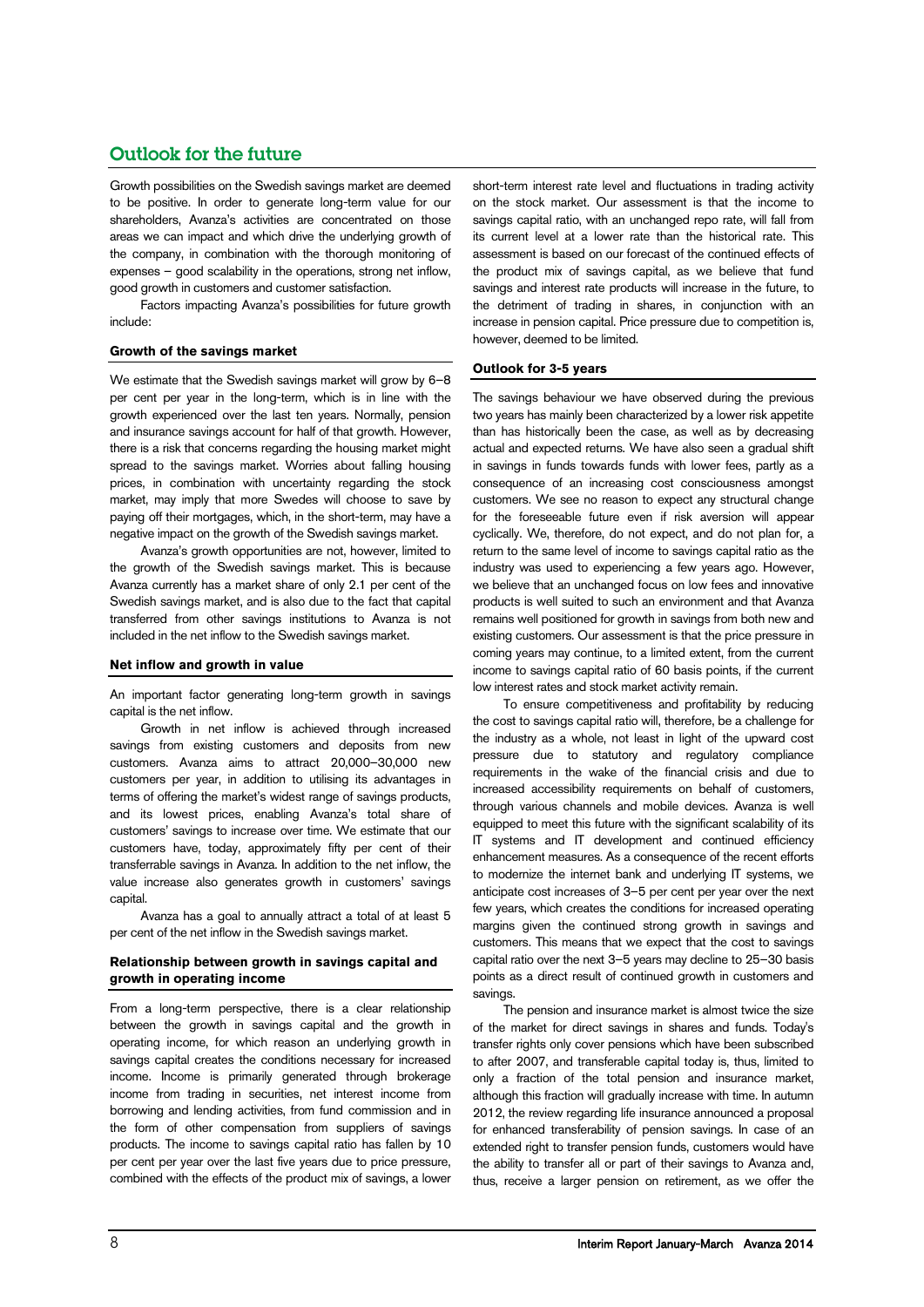lowest fees and the widest range of products for retirement savings. A Parliamentary decision in favour of an extended transfer right would, therefore, have a positive effect on Avanza's growth prospects.

## Other corporate events

#### **Significant risks and uncertainly factors**

Avanza's operations are exposed to risks on a daily basis. These risks are measured, controlled and, where necessary, acted upon, in order to protect the Company's capital and reputation. The manner in which Avanza identifies, follows up and manages these risks has a bearing on the soundness of the business and on the Company's long-term profitability. A detailed description of the Group's risk exposure and risk management is provided in Avanza's Annual Report for 2013, Note 34 and pages 30–32. It is deemed that there are no significant risks other than those risks described in the Annual Report and in this interim report.

#### **Transactions with associated parties**

Avanza's transactions with associated parties are presented in the Annual Report for 2013, Note 35. No significant changes have taken place since the publication of the Annual Report.

#### **Annual General Meeting**

The Annual General Meeting of the company's shareholders will be held on Tuesday 29th April 2014 at 15.00 (CET) at Nalen in Stockholm. The Annual Report is available from the Company's office and on the Company's website, www.avanza.com. A press release outlining important resolutions made by the Annual General Meeting will be published after the conclusion of the meeting.

#### **Repurchase of the company's own shares**

On 17 April 2013, the Annual General Meeting decided to authorise the Board of Directors to implement the acquisition of own shares, up to a maximum of 10 percent of the shares in Avanza Bank Holding AB. No shares were repurchased during the first quarter of 2014 and the company holds no repurchased shares as of 31 March 2014.

#### **Financial calendar**

| Annual General Meeting                   | 29 April 2014   |
|------------------------------------------|-----------------|
| Interim Report, January - June 2014      | 11 July 2014    |
| Interim Report, January - September 2014 | 16 October 2014 |
| Preliminary Financial Statement 2014     | January 2015    |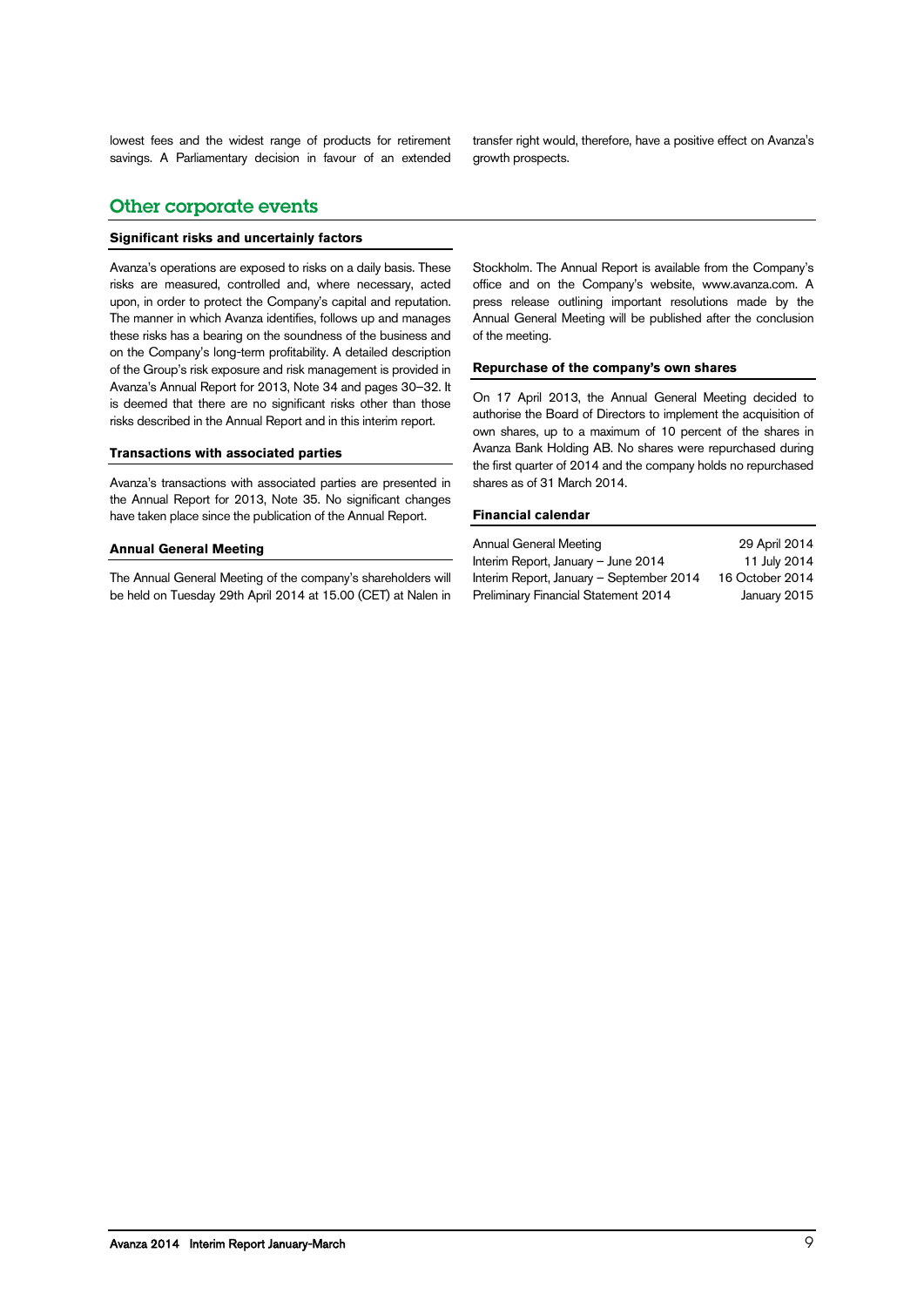# Consolidated Income Statements \*

|                                                      | 2014           | 2013        | 2013-2014 | 2013         |
|------------------------------------------------------|----------------|-------------|-----------|--------------|
| SEK <sub>m</sub>                                     | Jan-Mar        | Jan-Mar     | Apr-Mar   | Jan-Dec      |
| <b>Operating income</b>                              |                |             |           |              |
| Commission income                                    | 143            | 118         | 490       | 465          |
| Commission expenses                                  | $-22$          | $-18$       | $-78$     | $-74$        |
| Interest income                                      | 64             | 61          | 256       | 253          |
| Interest expenses                                    | $-12$          | $-11$       | $-49$     | $-48$        |
| Net result of financial transactions                 | $\mathbf 0$    | $\circ$     | 1         | $\mathbf{1}$ |
| Other operating income                               | $\overline{a}$ | $\Omega$    | 0         | $\mathbf 0$  |
| <b>Total operating income</b>                        | 173            | 150         | 620       | 597          |
|                                                      |                |             |           |              |
| <b>Operating expenses</b>                            |                |             |           |              |
| General administrative costs                         | $-83$          | $-81$       | $-320$    | $-318$       |
| Depreciation of tangible and intangible fixed assets | $-2$           | $-3$        | $-9$      | $-10$        |
| Other operating expenses                             | $-12$          | $-12$       | $-42$     | $-42$        |
| <b>Total operating expenses before credit losses</b> | $-97$          | $-96$       | $-371$    | $-370$       |
|                                                      |                |             |           |              |
| <b>Operating profit before credit losses</b>         | 76             | 54          | 249       | 227          |
|                                                      |                |             |           |              |
| Credit losses, net                                   | $\mathbf{O}$   | $\mathbf 0$ | $-1$      | $-1$         |
| <b>Operating profit</b>                              | 76             | 54          | 248       | 226          |
|                                                      |                |             |           |              |
| Tax on profit for the period                         | $-11$          | $-9$        | $-35$     | $-33$        |
| Net profit/loss for the period **                    | 65             | 45          | 213       | 193          |
|                                                      |                |             |           |              |
| Earnings per share, SEK                              | 2.26           | 1.55        | 7.38      | 6.67         |
| Earnings per share after dilution, SEK               | 2.24           | 1.55        | 7.37      | 6.67         |
| Average no. shares before dilution, thousand         | 28,874         | 28,874      | 28,874    | 28,874       |
| Average no. shares after dilution, thousand          | 29,126         | 28,874      | 28,922    | 28,874       |
| Outstanding no. shares before dilution, thousand     | 28,874         | 28,874      | 28,874    | 28,874       |
| Outstanding no. shares after dilution, thousand      | 29,144         | 28,874      | 29,144    | 29,009       |
| No. shares upon full dilution, thousand              | 30,344         | 30,431      | 30,344    | 30,344       |

\* Corresponds to total comprehensive income in that no other total comprehensive income exists.

\*\* The entire profit accrues to the Parent Company's shareholders.

# Consolidated Balance Sheet

| SEK <sub>m</sub>                           |        | 31-03-2014 | 31-12-2013 |
|--------------------------------------------|--------|------------|------------|
| <b>Assets</b>                              |        |            |            |
| Treasury bills eligible for refinancing    |        | 165        | 165        |
| Loans to credit institutions               |        | 9,085      | 9,078      |
| Loans to the public                        | Note 1 | 5,181      | 4,188      |
| Shares and participations                  |        | $\circ$    | 0          |
| Assets in insurance operations             |        | 45,937     | 42,573     |
| Intangible fixed assets                    |        | 23         | 23         |
| Tangible assets                            |        | 11         | 11         |
| Other assets                               |        | 462        | 509        |
| Prepaid costs and accrued income           |        | 49         | 88         |
| <b>Total assets</b>                        |        | 60,913     | 56,635     |
|                                            |        |            |            |
| Liabilities and shareholders' equity       |        |            |            |
| Deposits by the public                     | Note 2 | 13,382     | 12,987     |
| Liabilities in insurance operations        |        | 45,937     | 42,573     |
| <b>Other liabilities</b>                   |        | 650        | 186        |
| Accrued costs and prepaid income           |        | 68         | 78         |
| <b>Provisions</b>                          |        | 17         | 17         |
| Shareholders' equity                       |        | 859        | 794        |
| Total liabilities and shareholders' equity |        | 60,913     | 56,635     |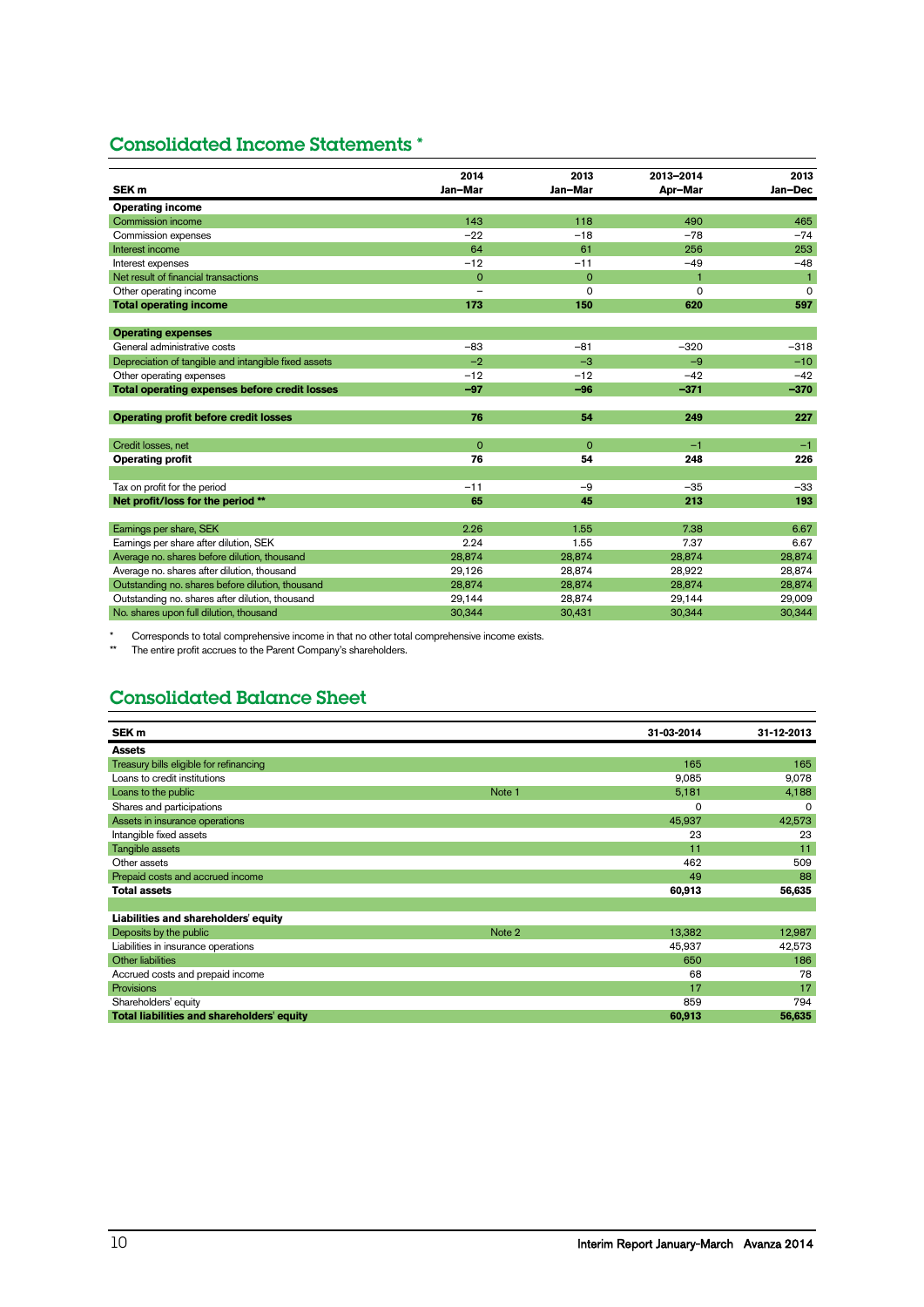## Changes in the Group's shareholders' equity

|                                                                  | 2014    | 2013    | 2013           |
|------------------------------------------------------------------|---------|---------|----------------|
| SEK <sub>m</sub>                                                 | Jan-Mar | Jan-Mar | Jan-Dec        |
| Shareholders' equity at the beginning of the period              | 794     | 828     | 828            |
| <b>Dividend</b>                                                  | -       |         | $-231$         |
| Warrants issue                                                   |         |         | $\overline{4}$ |
| Net profit/loss for the period (also total comprehensive income) | 65      | 45      | 193            |
| Shareholders' equity at the end of the period                    | 859     | 873     | 794            |

There are no minority shareholdings included in the shareholders' equity.

# Consolidated Cash Flow Statements

| SEK <sub>m</sub>                                            | 2014<br>Jan-Mar | 2013<br>Jan-Mar |
|-------------------------------------------------------------|-----------------|-----------------|
| Cash flow from operating activities                         | 39              | 4               |
| Cash flow from operating activities' assets and liabilities | $-30$           | $-393$          |
| Cash flow from investment operations                        | $-2$            | $-1$            |
| Cash flow from financial operations                         | 0               | $\Omega$        |
| Cash flow for the period                                    |                 | $-390$          |
|                                                             |                 |                 |
| Liquid assets at the beginning of the period *              | 9.078           | 7,989           |
| Liquid assets at the end of the period *                    | 9.085           | 7,599           |

\* Liquid assets are defined as loans to credit institutions.

At the end of the period SEK 661 million (SEK 574 m) of consolidated liquid assets are pledged as collateral.

# Parent Company Income Statements

|                                               | 2014     | 2013     |
|-----------------------------------------------|----------|----------|
| SEK <sub>m</sub>                              | Jan-Mar  | Jan-Mar  |
| <b>Operating expenses</b>                     |          |          |
| Administration expenses                       | $-1$     | $-1$     |
| Other operating expenses                      | 0        | $-1$     |
| <b>Operating profit/loss</b>                  | -1       | $-2$     |
|                                               |          |          |
| <b>Profit/loss from financial investments</b> |          |          |
| Interest income and similar items             | $\Omega$ | 0        |
| Profit/loss before tax                        | -1       | a f      |
|                                               |          |          |
| Tax on profit for the period                  | $\Omega$ | $\Omega$ |
| Net profit/loss for the period                | -1       | -1       |

# Parent Company Balance sheets

| SEK <sub>m</sub>                           | 31-03-2014 | 31-12-2013  |
|--------------------------------------------|------------|-------------|
| <b>Assets</b>                              |            |             |
| Financial fixed assets                     | 408        | 408         |
| Current receivables *                      | 232        | 234         |
| Liquid assets                              | $\circ$    | $\mathbf 0$ |
| <b>Total assets</b>                        | 640        | 642         |
|                                            |            |             |
| Shareholders' equity and liabilities       |            |             |
| Shareholders' equity                       | 638        | 639         |
| Current liabilities                        | 2          | 3           |
| Total shareholders' equity and liabilities | 640        | 642         |
|                                            |            |             |

\* Of which receivables from subsidiaries SEK 231 million (SEK 234 m).

# Accounting principles

The Interim Report for the Group has been prepared in accordance with IAS 34, Interim Reporting, the Swedish Annual Accounts Act for Credit Institutions and Securities Companies and with the guidelines and general advice issued by the Swedish Financial Supervisory Authority concerning the annual accounts of credit institutions and securities companies (FFFS 2008:25). The Interim for the Parent Company has been prepared in accordance with the provisions of the Swedish Annual Accounts Act and the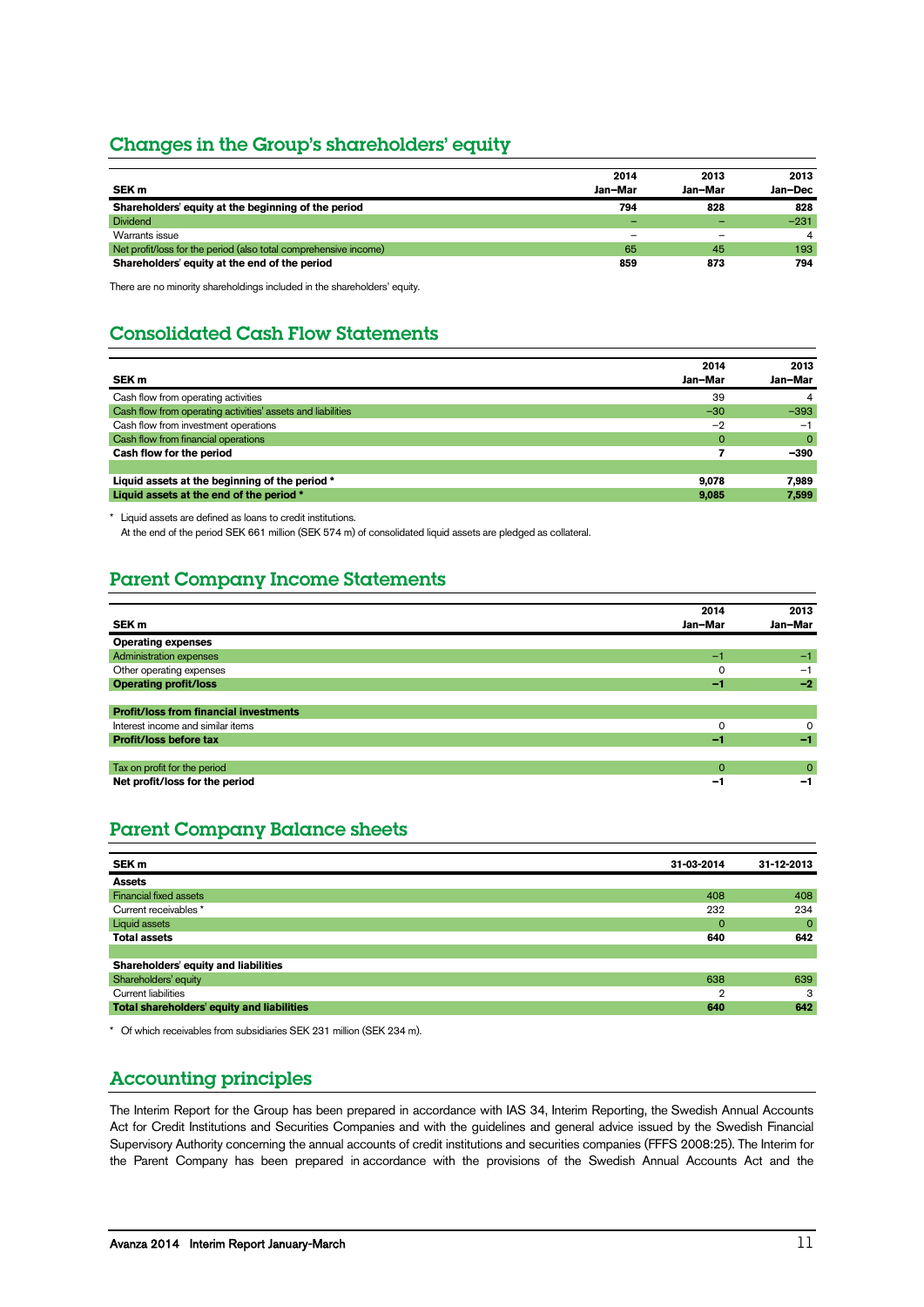supplementary accounting rules for legal entities (RFR 2) issued by the Swedish Financial Reporting Board. Accounting principles and calculation methods remain unchanged from those applied in the 2013 Annual Report.

### **Notes**

#### **Note 1 – Loans to the public**

Loans to the public are reported after deductions for actual and anticipated credit losses. SEK 1,106 million (SEK 902 m as of 31 December 2013) of loans to the public as of 31 March 2014, so-called account credits, are covered in their entirety by cash and cash equivalents pledged on endowment insurance accounts. This portion of the lending does not impact the net interest items, as the interest on deposits is the same as the lending rate. SEK 757 million (94 as of 31 December 2013) of loans to the public are mortgage loans. Collateral for the remainder of the loans to the public is in the form of securities.

#### **Note 2 – Funds managed on behalf of third parties**

In addition to the deposits reported in the Balance Sheet, Avanza also has, as of 31 March 2014, deposits by third parties in client fund accounts totaling SEK 802 million (SEK 813 m as of 31 December 2013).

#### **Note 3 – Financial instruments**

*Classification of financial information*

| SEK m, 03-31-2014                       | <b>Financial instruments</b><br>valued at fair value via<br><b>Income Statement</b> | <b>Investments</b><br>held to<br>maturity | Loan receivables<br>and accounts<br>receivable | Other<br>financial<br><b>liabilities</b> | Non-financial<br>instruments | <b>Total</b> |
|-----------------------------------------|-------------------------------------------------------------------------------------|-------------------------------------------|------------------------------------------------|------------------------------------------|------------------------------|--------------|
| <b>Assets</b>                           |                                                                                     |                                           |                                                |                                          |                              |              |
| Treasury bills eligible for refinancing |                                                                                     | 165                                       |                                                | -                                        |                              | 165          |
| Lending to credit institutions          | $\overline{\phantom{0}}$                                                            |                                           | 9,085                                          |                                          | —                            | 9,085        |
| Lending to the public                   | -                                                                                   |                                           | 5,181                                          | -                                        | -                            | 5,181        |
| Shares and participations               | $\mathbf 0$                                                                         | -                                         |                                                | -                                        | -                            | $\Omega$     |
| Assets in insurance operations          | 45,937                                                                              | -                                         | -                                              | -                                        | -                            | 45,937       |
| Intangible assets                       | $\qquad \qquad$                                                                     | $\overline{\phantom{0}}$                  | —                                              |                                          | 23                           | 23           |
| Tangible assets                         | -                                                                                   | -                                         |                                                | -                                        | 11                           | 11           |
| Other assets                            | $\qquad \qquad$                                                                     | $\overline{\phantom{0}}$                  | 387                                            |                                          | 75                           | 462          |
| Prepaid costs and accrued income        | -                                                                                   | -                                         | 29                                             | -                                        | 20                           | 49           |
| <b>Total assets</b>                     | 45,937                                                                              | 165                                       | 14,682                                         | -                                        | 129                          | 60,913       |
|                                         |                                                                                     |                                           |                                                |                                          |                              |              |
| <b>Liabilities</b>                      |                                                                                     |                                           |                                                |                                          |                              |              |
| Deposits by the public                  | $\overline{\phantom{0}}$                                                            | $\overline{\phantom{0}}$                  |                                                | 13,382                                   | -                            | 13,382       |
| Insurance operations liabilities        | 45,937                                                                              | $\qquad \qquad$                           | —                                              | -                                        | $\overline{\phantom{0}}$     | 45,937       |
| <b>Other liabilities</b>                | $\overline{\phantom{0}}$                                                            | -                                         | -                                              | 650*                                     | $\overline{\phantom{0}}$     | 650          |
| Accrued costs and prepaid income        |                                                                                     | $\overline{\phantom{0}}$                  | —                                              | 49                                       | 19                           | 68           |
| Provisions                              | $\overline{\phantom{0}}$                                                            | -                                         | -                                              | ۰                                        | 17                           | 17           |
| <b>Total liabilities</b>                | 45,937                                                                              | -                                         | -                                              | 14,081                                   | 36                           | 60,054       |

\* Net payment of SEK 3 m to clearing house for derivatives trading included.

#### *Financial instruments valued at fair value*

| SEK m, 03-31-2014                                           | Level 1 | Level <sub>2</sub> | Level 3                  | <b>Total</b> |
|-------------------------------------------------------------|---------|--------------------|--------------------------|--------------|
| Assets                                                      |         |                    |                          |              |
| Equities                                                    | 24,149  | $\Omega$           | $\mathbf{0}$             | 24,149       |
| Fund units                                                  | 1,360   | 13.464             | $\overline{\phantom{0}}$ | 14,824       |
| Bonds and other interest-bearing securities                 | 693     | 308                | -                        | 1,001        |
| Other securities                                            | 152     | 215                | -                        | 367          |
| Liquid assets                                               | -       | -                  | -                        | 5,596        |
| <b>Total assets</b>                                         | 26,354  | 13,987             | 0                        | 45,937       |
|                                                             |         |                    |                          |              |
| Liabilities                                                 |         |                    |                          |              |
| Liabilities in insurance operations (investment agreements) | -       | 45,937             | -                        | 45,937       |
| <b>Total liabilities</b>                                    |         | 45,937             | -                        | 45,937       |
|                                                             |         |                    |                          |              |

*Fair value*

In the case of financial instruments reported at accrued acquisition cost, incurring variable interest, or with short maturities, the reported value and fair value are equal.

The fair value of those financial instruments reported at fair value through profit and loss is determined as shown below.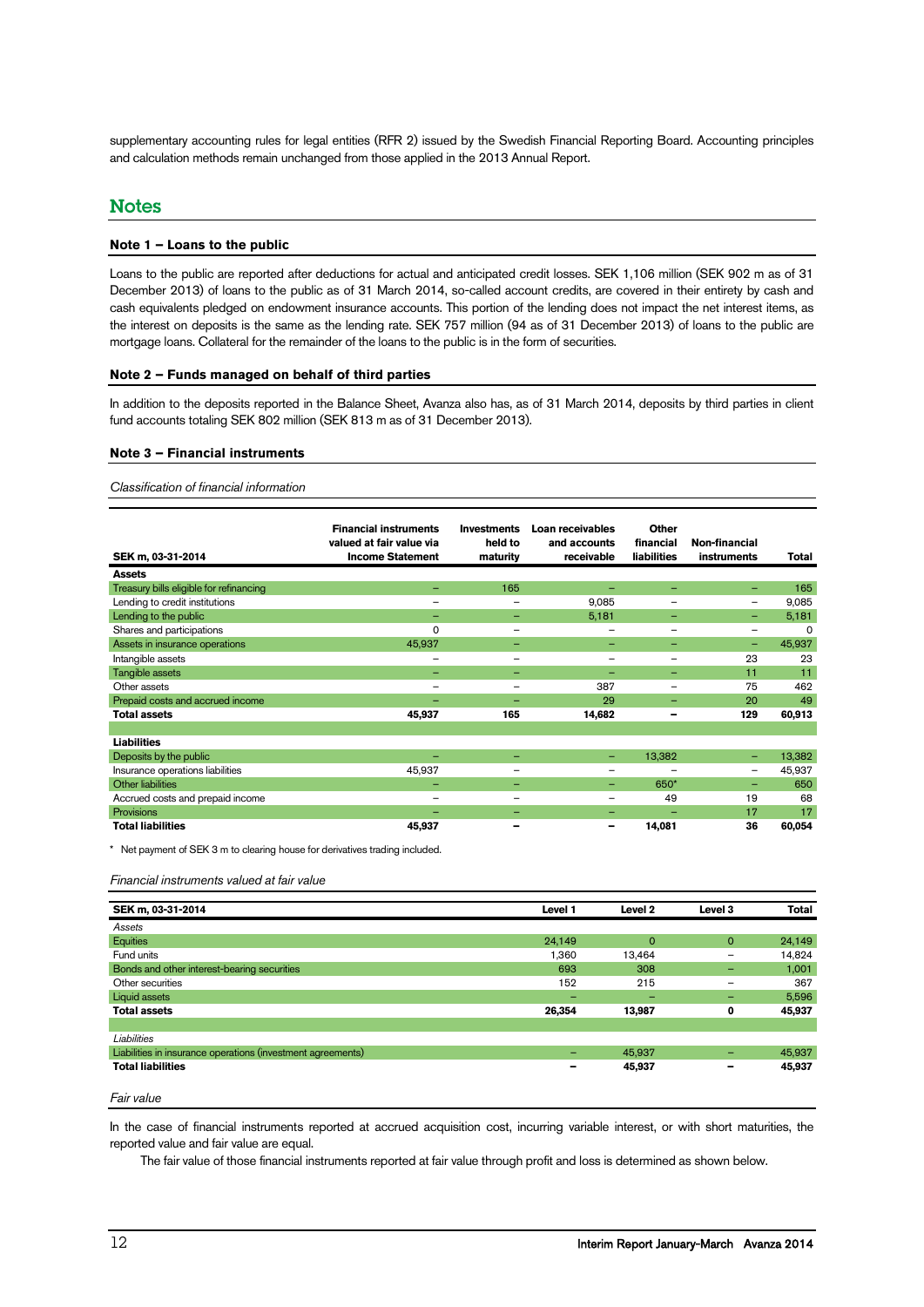During the period, no transfers between the levels have taken place. Pension and insurance customers (assets in the insurance operations) are, in principle, only permitted to hold securities traded on a regulated market or a multilateral trading facility, investment funds or securities on unlisted securities markets managed electronically by Avanza.

#### *Financial assets valued at fair value via the Income Statement*

The majority of the securities in this category, primarily comprising assets within the insurance operations, comprise listed securities and the fair value is determined by using the official bid rate on the closing date. The fair value of securities without an active market is determined, initially, by obtaining pricing information from operators who quote daily prices, mainly the net asset values quoted by the fund companies, where the issuer values every individual security, and secondarily, by assessing the most recently completed market transaction between two mutually independent parties.

Changes in the value of assets in the insurance operations correspond to changes in the value of liabilities in the insurance operations and the net result is, therefore, zero.

Financial assets valued at fair value are classified through the use of a hierarchy for fair value that reflects the significance of the input data used in the valuations. The hierarchy contains the following levels:

- □ Level 1 Quoted prices (unadjusted) on active markets for identical assets or liabilities. The majority of the shares pertaining to the insurance operations are included in this category.
- $\Box$  Level  $2$  Input data other than the quoted prices included in Level 1, but which are observable for assets or liabilities, either directly (i.e. as prices) or indirectly (i.e. derived from prices). Funds (not traded on a stock exchange) are included in this category. Liabilities in the insurance operations are included in this category as the value of the entire balance sheet item is indirectly related to the value of the assets in the insurance operations.
- □ Level 3 Input data from the asset or liability in question that is not based on observable market data (non-observable input data).

The level of the hierarchy for fair values where the valuation at fair value is categorised in its entirety shall be determined on the basis of the lowest level of input data of significance to the valuation at fair value in its entirety. To this end, the assessment of the significance of the input data is conducted with regard to the valuation at fair value in its entirety.

| SEK <sub>m</sub>                                                                 | 31-03-2014 | 31-12-2013 |
|----------------------------------------------------------------------------------|------------|------------|
| <b>Capital base</b>                                                              |            |            |
| Shareholders' equity, the Group                                                  | 859        | 794        |
| Less, unaudited profits                                                          | $-65$      |            |
| Proposed dividend 8.00 (8.00) SEK per share                                      | $-231$     | $-231$     |
| Shareholders' equity, financial conglomerate                                     | 563        | 563        |
| Less                                                                             |            |            |
| Intangible fixed assets and deferred tax receivables                             | $-24$      | $-24$      |
| <b>Capital base</b>                                                              | 539        | 539        |
|                                                                                  |            |            |
| <b>Capital requirement</b>                                                       |            |            |
| Capital requirement for regulated units within the banking and securities sector | 283        | 260        |
| Capital requirement for regulated units in the insurance sector                  | 33         | 33         |
| Theoretical capital requirements for non-regulated units                         | 3          | 3          |
| <b>Capital requirement</b>                                                       | 319        | 296        |
|                                                                                  |            |            |
| <b>Capital surplus</b>                                                           | 220        | 243        |
|                                                                                  |            |            |
| <b>Capital base/Capital requirement</b>                                          | 1.69       | 1.82       |

#### <span id="page-12-0"></span>**Note 4 – Capital requirement for the financial conglomerate**

The above table refers to the financial conglomerate, including Avanza Bank Holding AB and all of its subsidiary companies. The financial conglomerate's capital base and capital requirement have been calculated using the consolidation method.

When calculating the capital base during the course of an ongoing year, audited profits only are included in the calculations. If the profit for the period has been audited, adjustments are made for the assumed dividend. Assumed dividend refers to the current period and the proposed dividend is dividend proposed by the Board of Directors to the Annual General Meeting for the full financial year.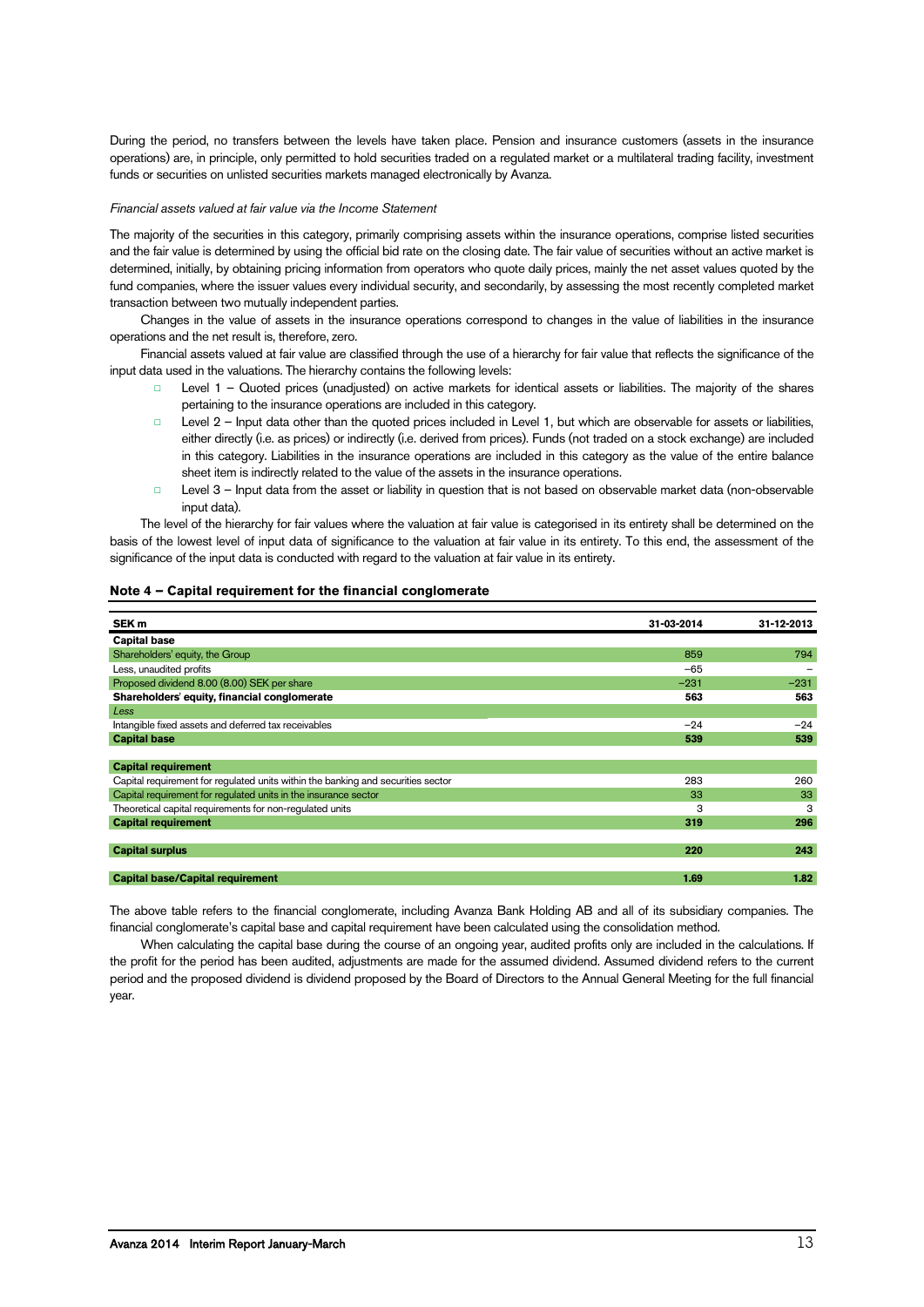The Board of Directors and the CEO ensures that the interim report gives a fair overview of the company and group activities, balance and results, and describes the material risks and uncertainties that the company and the companies of the group is facing.

Stockholm, 15 April 2014

Martin Tivéus CEO

#### For additional information:





 Martin Tivéus, CEO of Avanza, tel: +46(0)70 861 80 04

Birgitta Hagenfeldt, CFO of Avanza, tel: +46(0)73 661 80 04

This report has not been subject to review by the company's auditors.

The information contained in this report comprises information that Avanza Bank Holding AB (publ.) is obliged to provide as well as that which it has chosen to provide in accordance with the provisions of the Swedish Securities Market Act and the Swedish Financial Instruments Trading Act. The information has been released to the market for publication at 08.15 (CET) on 15 April 2014.

Avanza also publishes an Excel document containing its financial history. The information is provided in English and is updated quarterly. The document can be accessed at avanza.se/keydata.

*This Interim Report is published in Swedish and English. In the event of any difference between the English version and the Swedish original, the Swedish version shall prevail.*